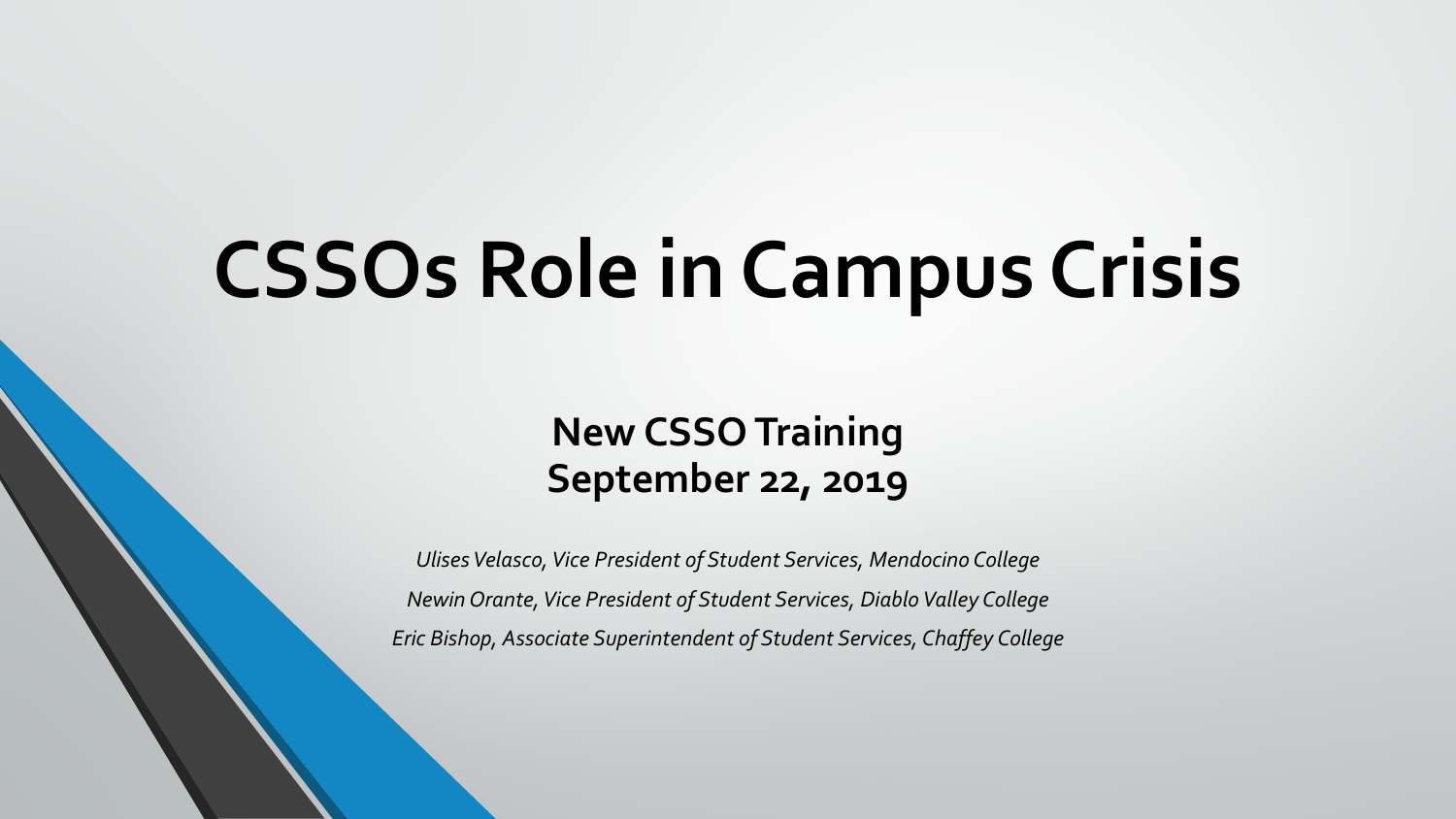### Introduction

- Every crisis is different, but having systems and people in place enable effective responses
- You need the support of senior leadership to make that happen. You are part of senior leadership to make this happen, ideally before the next "big one."
- The hours invested in building relationships daily pay off now when you face a disaster or crisis.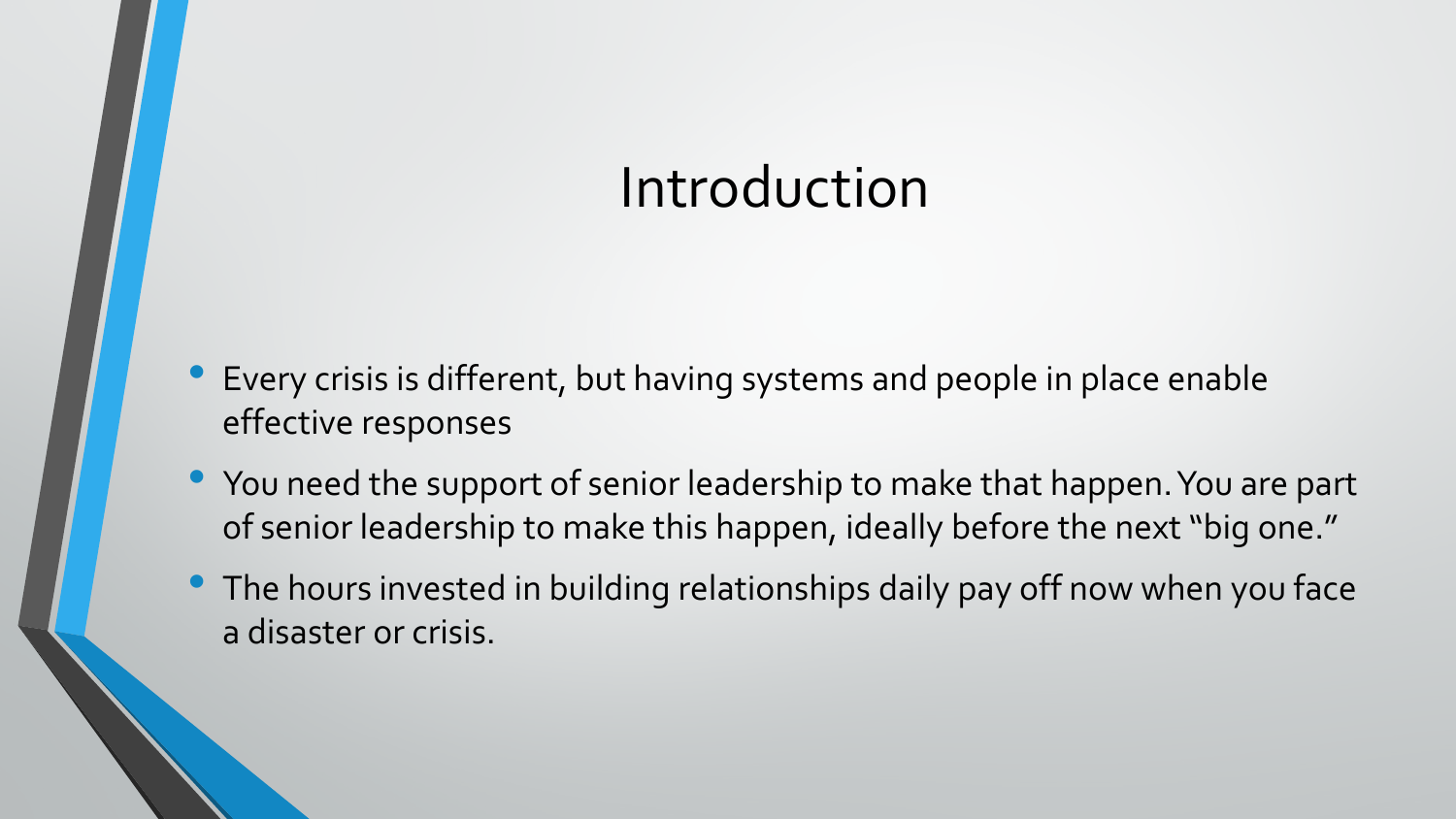### Factors for Consideration

#### • Campus Size

- Campus Location (urban, suburban, rural)
- Campus Safety (police or security)
- College Structure (Multi-College/Single College)
- Community Environment (Airport, Refinery, Railway, etc.)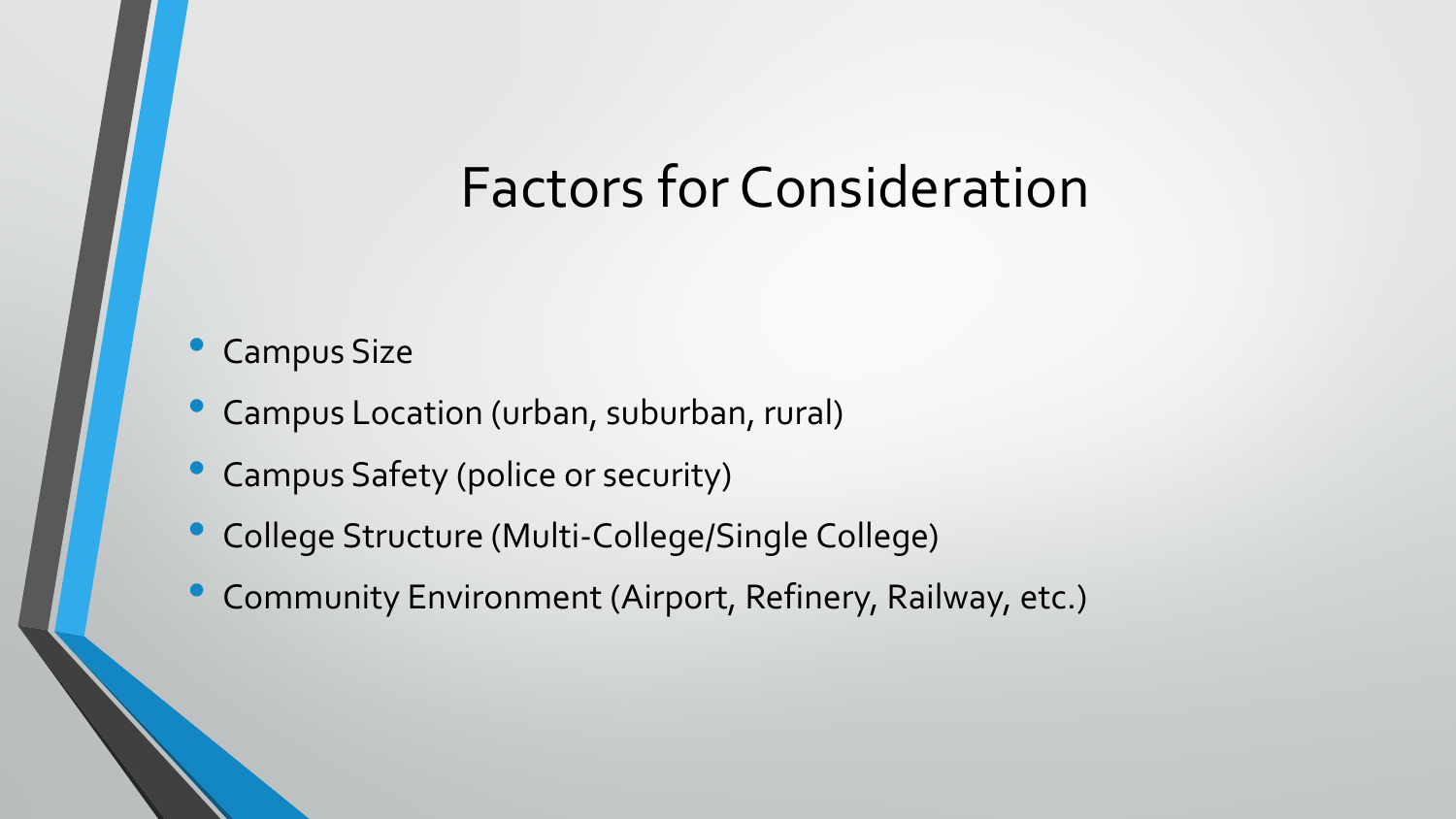# Expanding Role of the CSSO

- More than Activities, Admissions and Counseling
- Safety and Emergency Preparedness
- Includes leading in times of crisis
- Being prepared before the crisis
- Being prepared for the crisis
- Being prepared during the crisis
- The aftermath and life ongoing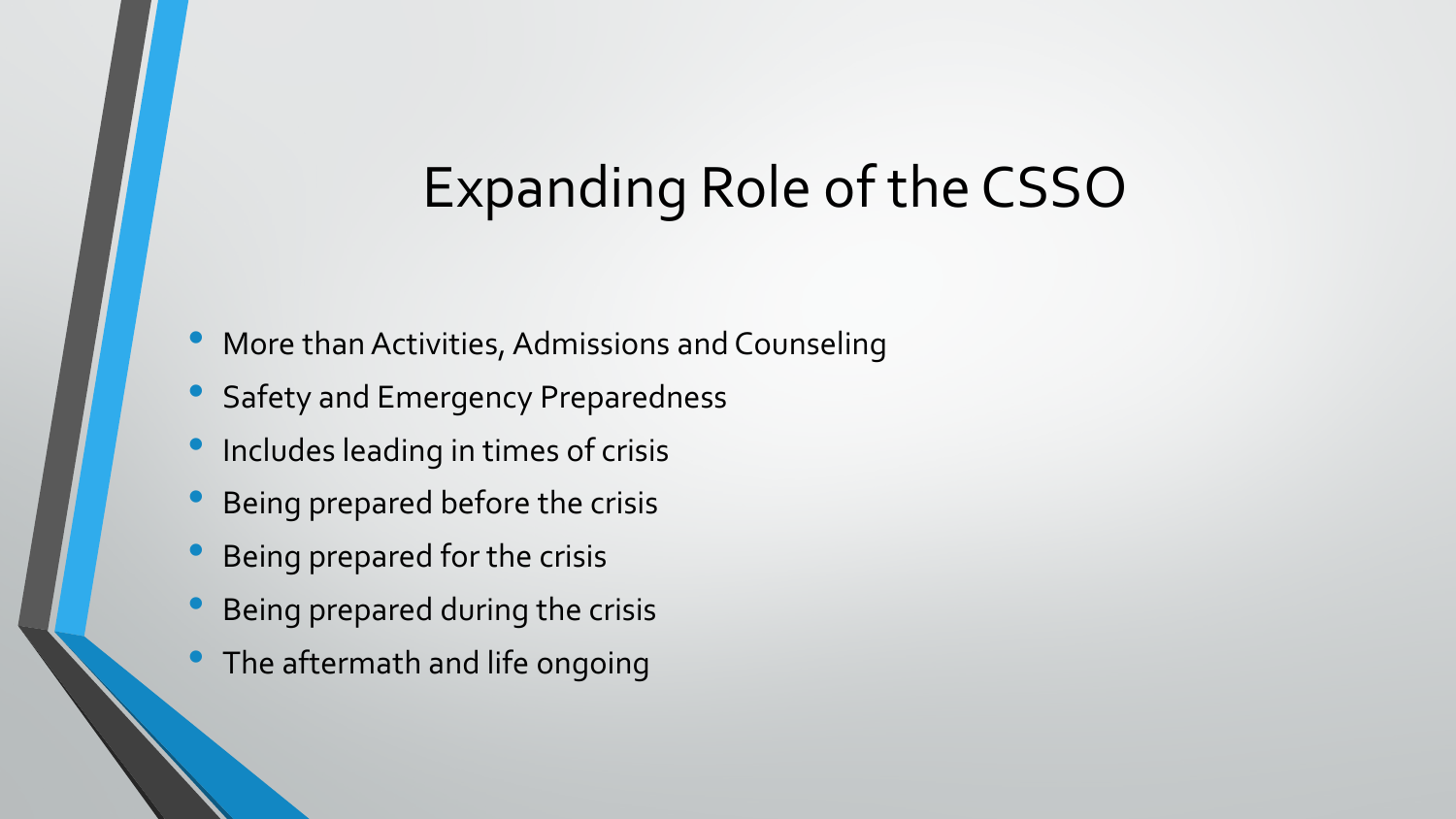# Realities of Today

- Disruptive Students / Threat Assessment / Behavior Intervention
- Title IX
- Earthquakes
- Wildfires
- Power Outages
- Tsunamis
- Floods
- Active Shooters
- Bomb Threats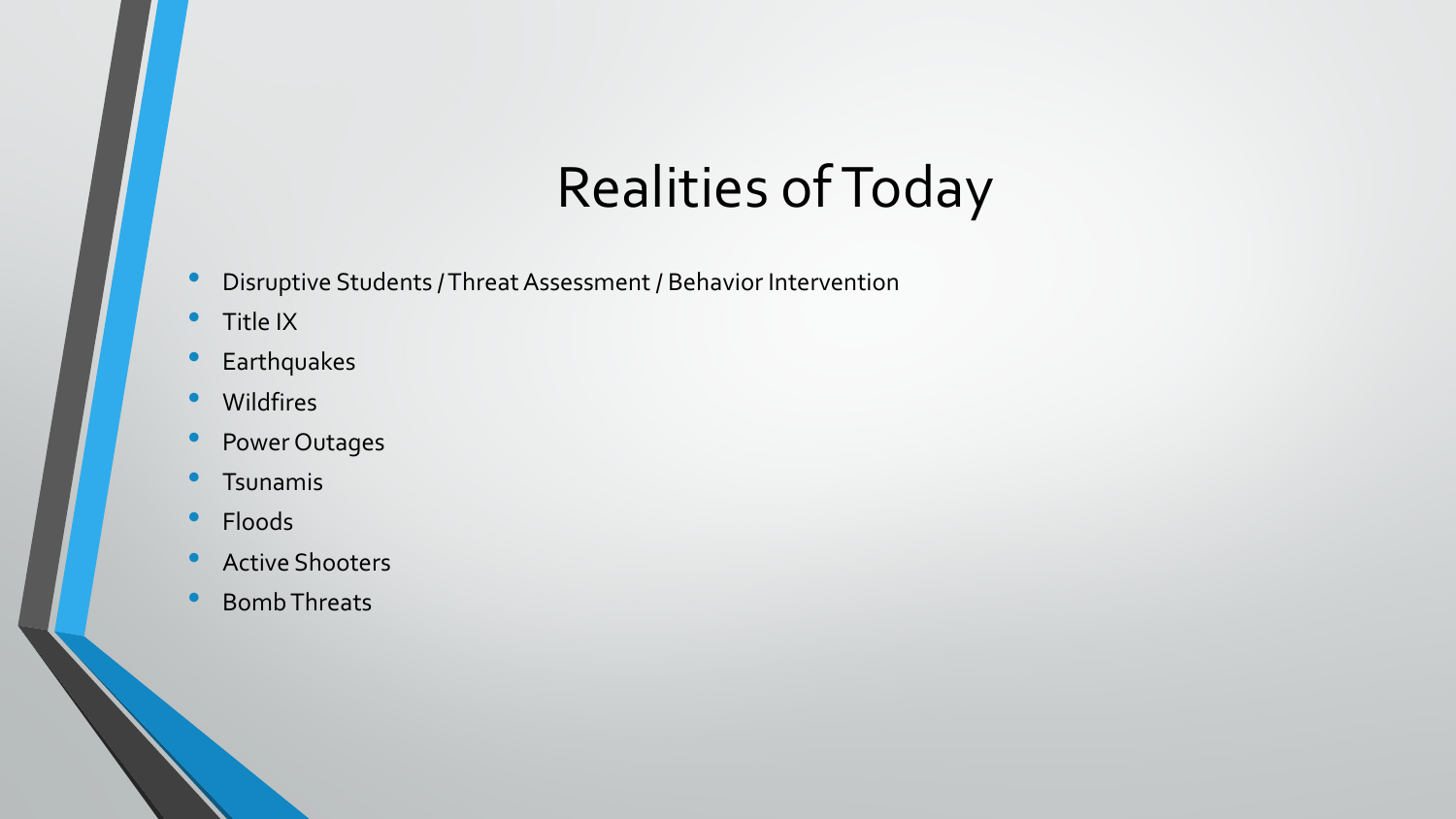#### Disaster Service Worker

It is hereby declared that the protection of the health and safety and preservation of the lives and property of the people of the state from the effects of natural, manmade, or war-caused emergencies which result in conditions of disaster or in extreme peril to life, property, and resources is of paramount state importance requiring the responsible efforts of public and private agencies and individual citizens. In furtherance of the exercise of the police power of the state in protection of its citizens and resources, all public employees are hereby declared to be disaster service workers subject to such disaster service activities as may be assigned to them by their superiors or by law.

--Cal. Gov't. Code §3100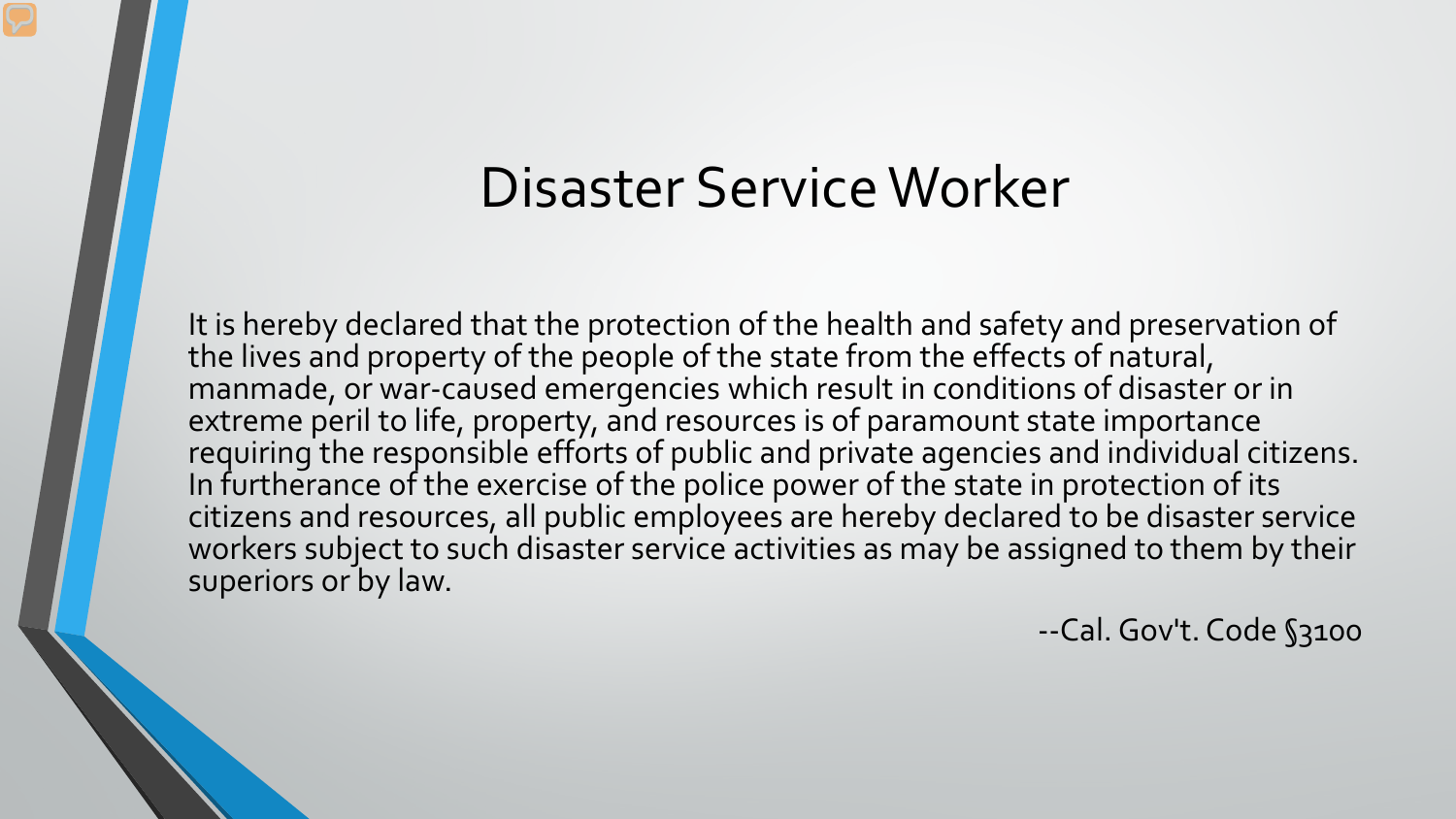### The CSSO Role In A Crisis

#### You Must

- be at the table!
- be the voice of the students to the institution
- be the voice of the institution to the students
- be in charge and make the call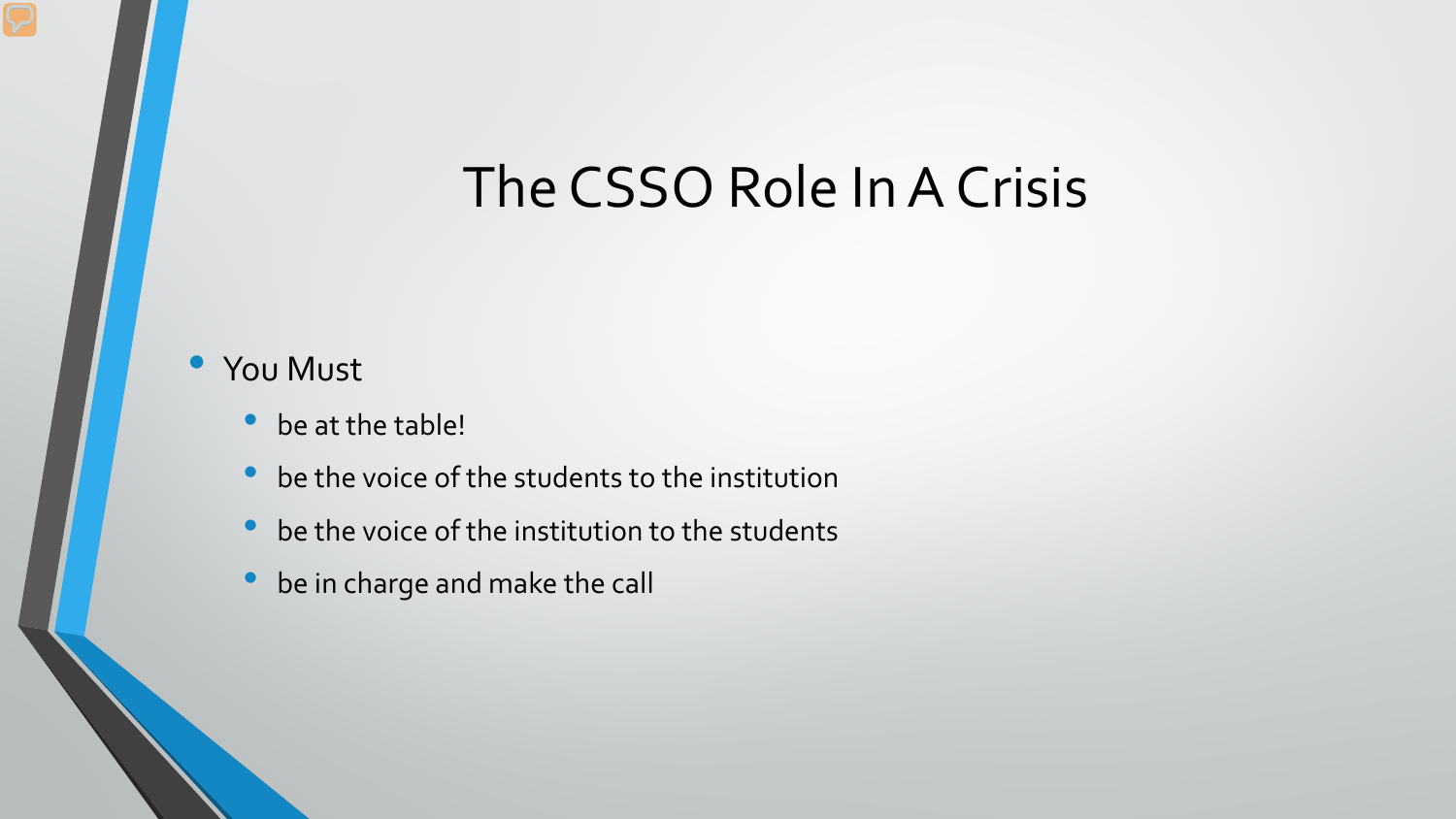### Be Prepared…

#### • For your role in a crisis

- The voice of the students to the institution
- The voice of the institution to the students
- Before the crisis
- To lead in ways you have never led before
- For people to want more information than you can give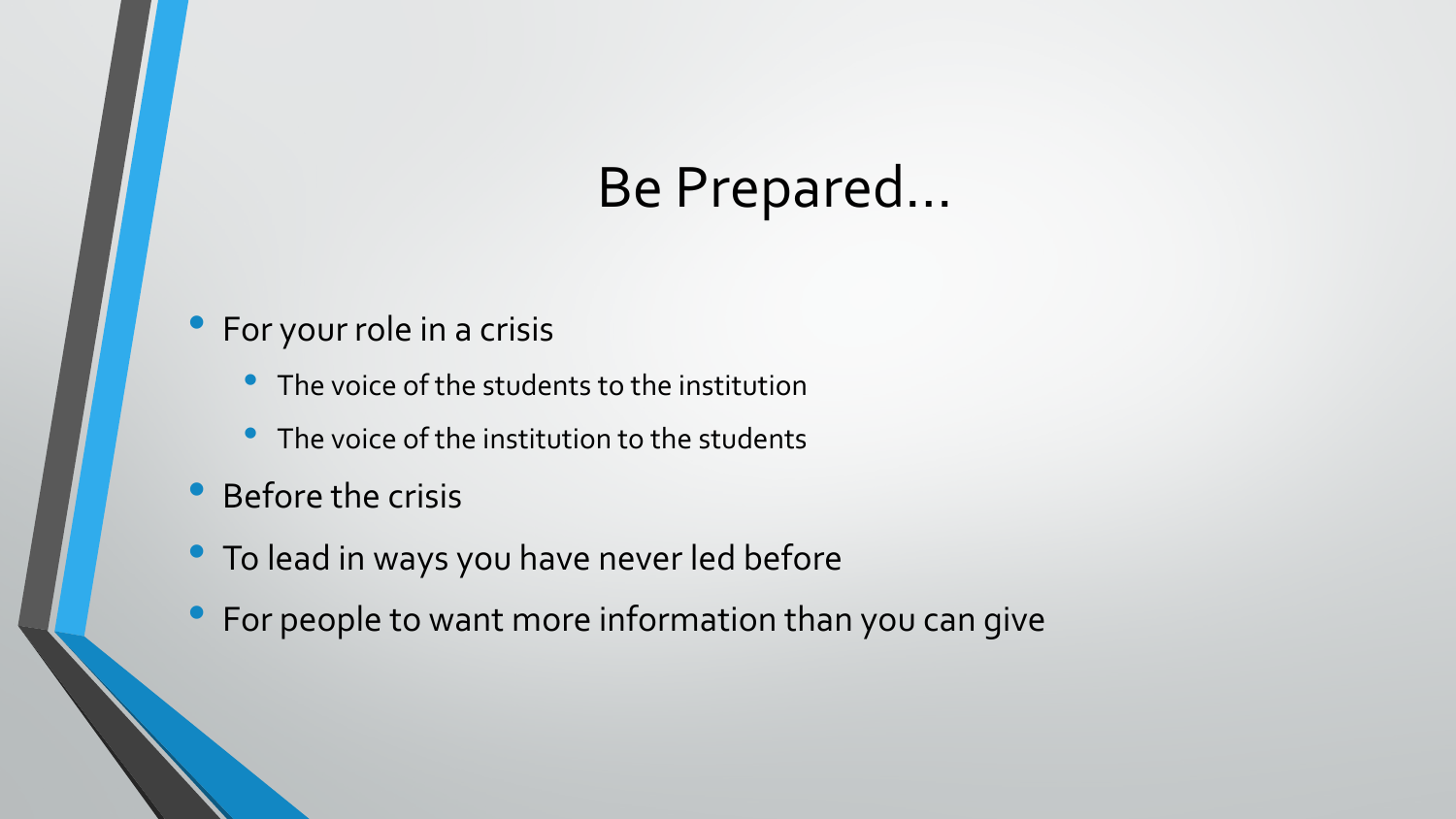# 10 Things Learned

- 1. Who's in Charge?
- 2.Relationships (Inside & Out)
- 3. Who Has Your Back?
- 4.Getting the Message Out
- 5. Message Content: We Care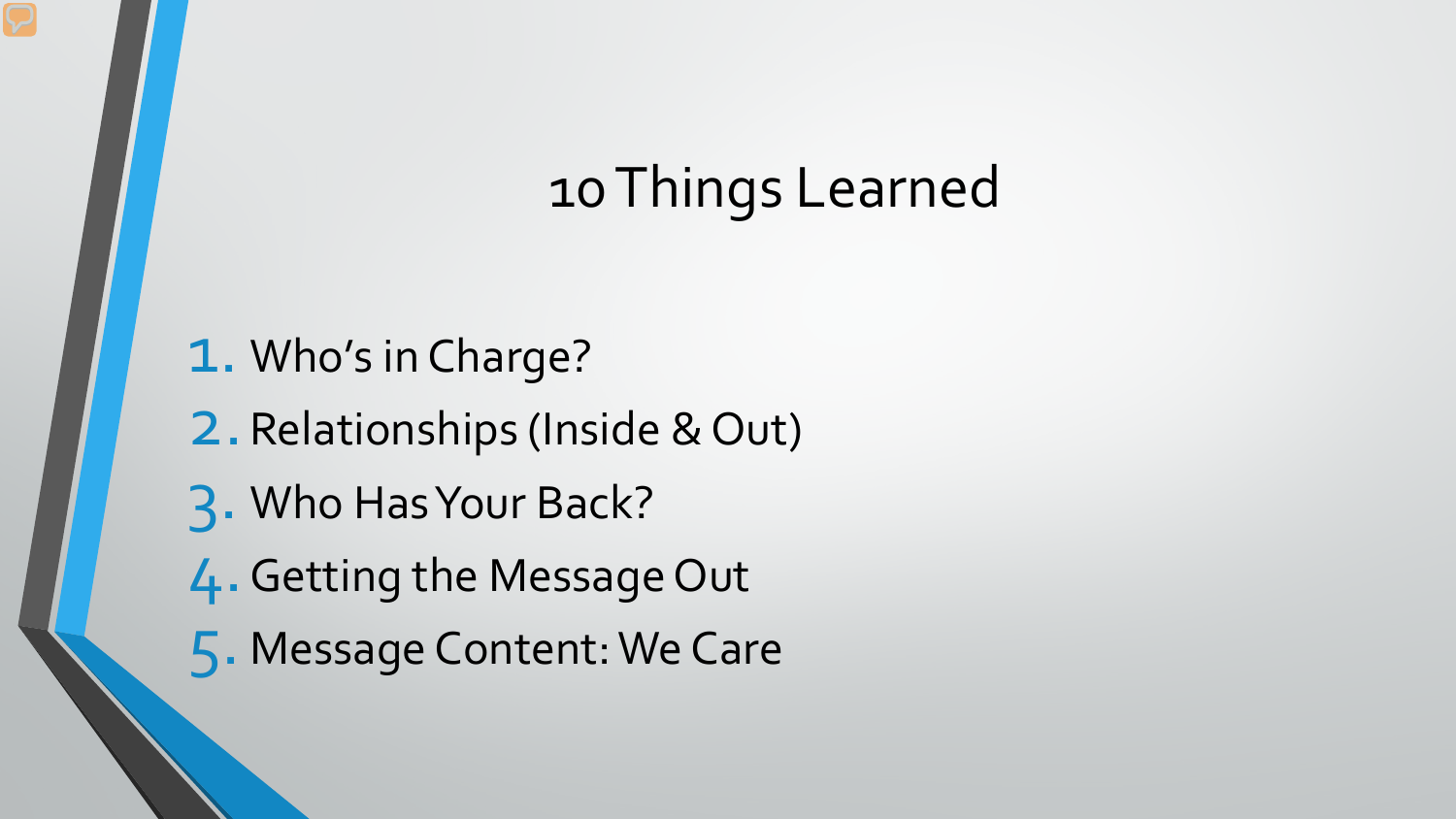# 10 Things Learned

6.Build Your Bridges Beforehand 7. Planning Ahead 8. Communicating HR Issues 9.Connectivity –What's your plan? 10. How Quickly Can You Translate?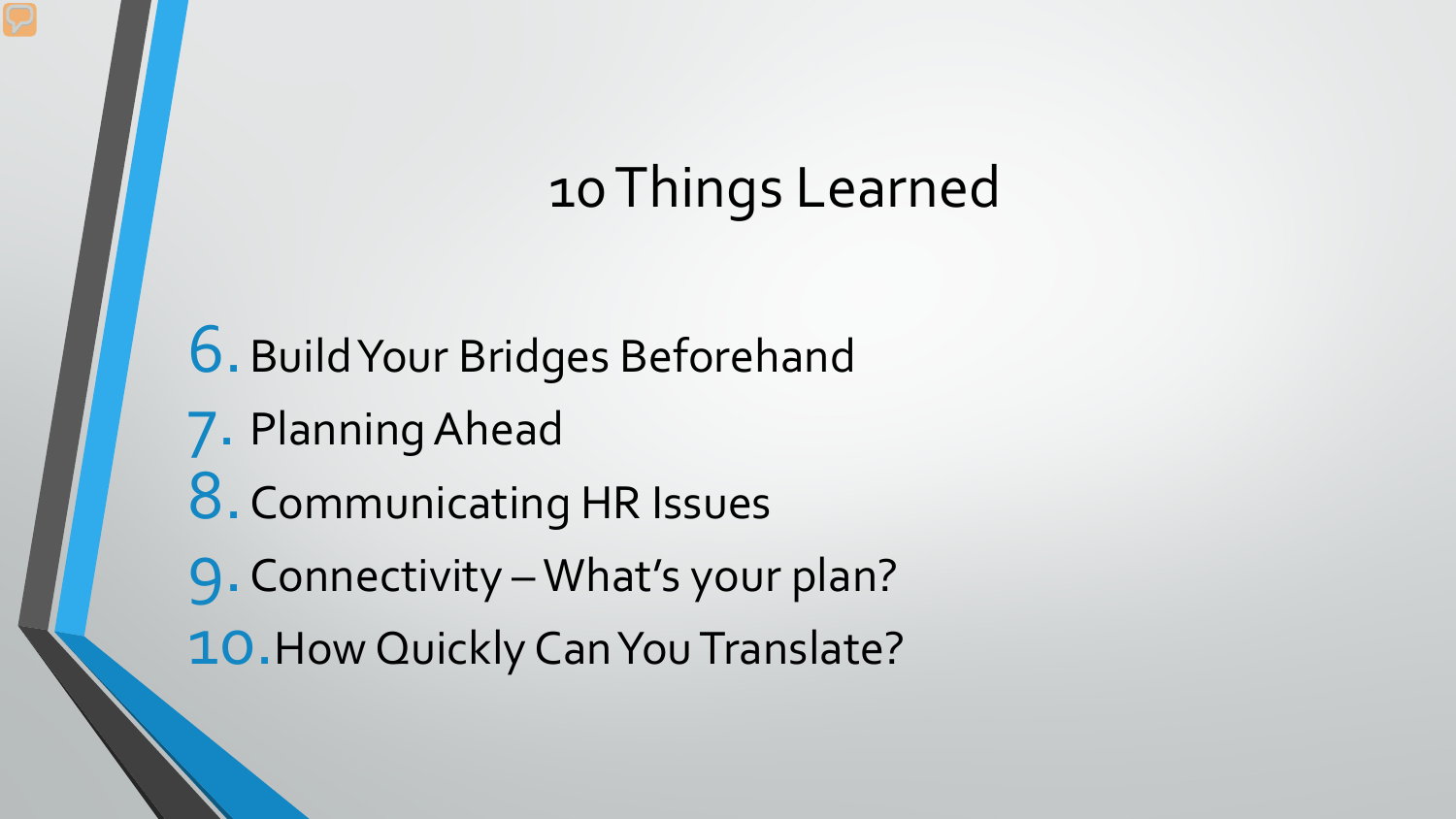# Summary/Conclusion

- Every crisis is different, but having systems and people in place enable effective responses
- You need the support of senior leadership to make that happen. You are part of senior leadership to make this happen, ideally before the next "big one."
- The hours invested in building relationships daily pay off now when you face a disaster or crisis.